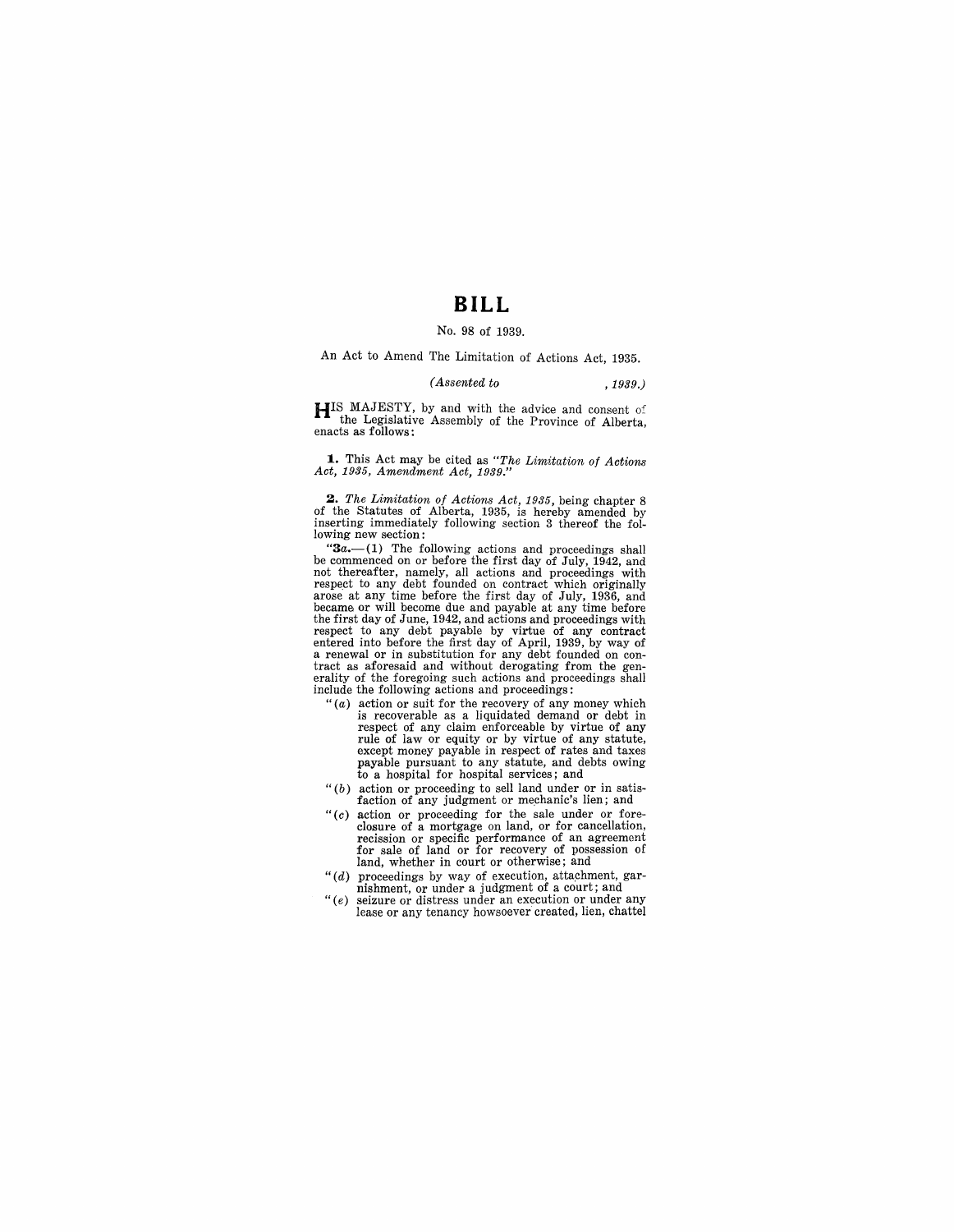mortgage, conditional sale agreement, crop payment agreement or in attornment as tenant under any agreement for sale or mortgage, and any sale or other proceeding thereunder either by virtue of rights 'Of property at 'common law or under a statute passed prior to this Act; and

*"(I)* proceedings by a lessor, mortgagee, vendor or other person claiming possession of a share of crop in any case where the provisions of *The Crop* Pay*ments Act* apply.

"(2) In case of any real or apparent conflict between this section and the other provisions of this Act, the provisions of this section shall prevail."

**3.** The said Act is further amended as to section 7 there-<br>of by adding at the end thereof the following new subsection:

"(3) The provisions of subsections  $(1)$  and  $(2)$  shall not apply to any action or debt referred to in section 3*a*, and an action to recover any such debt may be commenced after the first day of June, 1942, only in case liable for the payment of such debt has since the first day<br>of April, 1939, and before the first day of June, 1942, by<br>an instrument in writing entered into a new agreement<br>for the payment thereof; and such action may be

**4.** This Act shall come into force on the day upon which it is assented to.

### 2